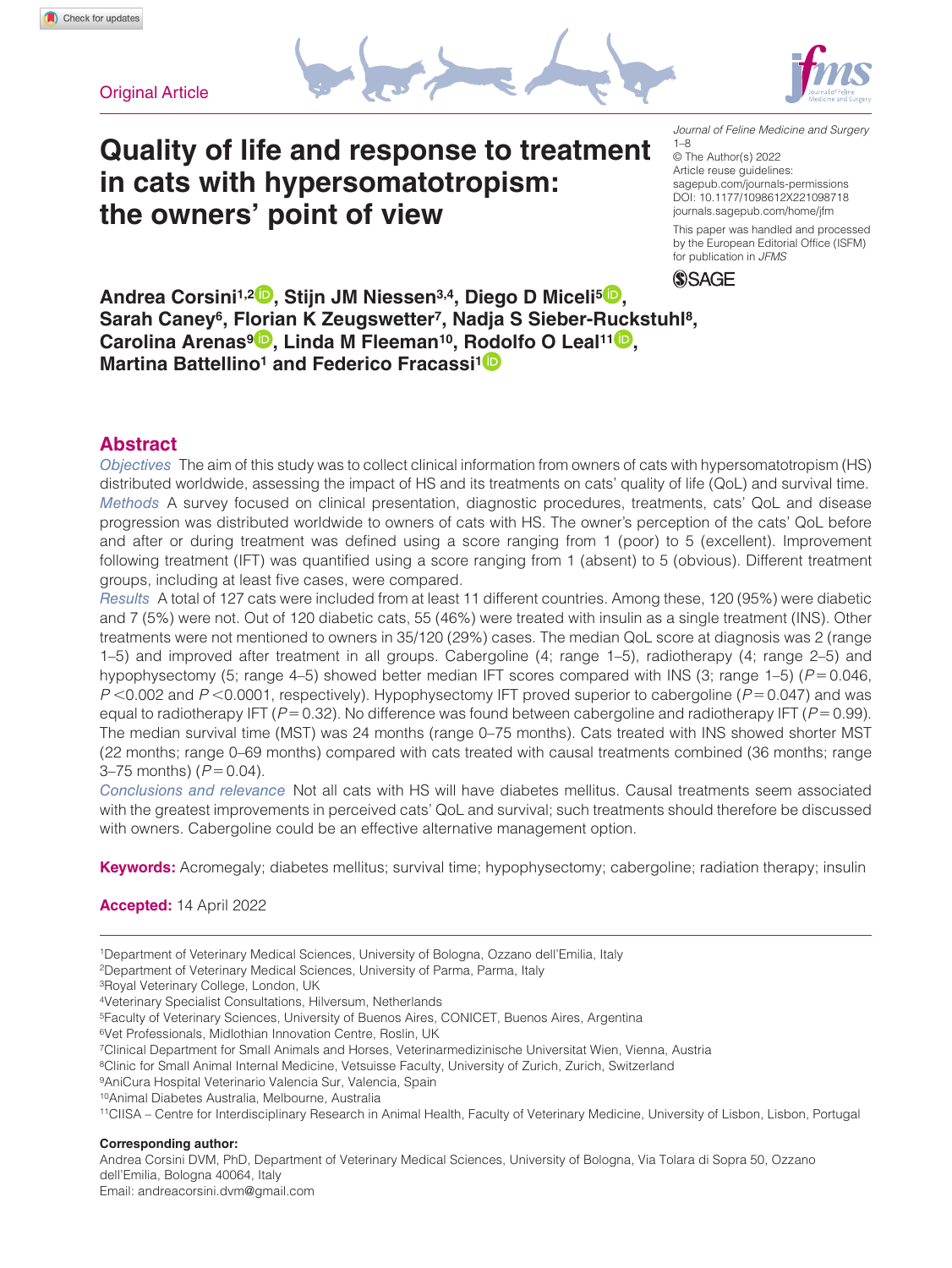# **Introduction**

Hypersomatotropism (HS) is characterised by chronic excess of growth hormone (GH), usually caused in cats by a pituitary somatotroph adenoma or hyperplasia.1 The term acromegaly defines the clinical syndrome induced by HS. The clinical signs are the consequence of the catabolic and diabetogenic effects of GH, the anabolic effects of insulin-like growth factor-1 (IGF-1) and sometimes the effect of the space-occupying pituitary adenoma. Cats with HS usually develop diabetes mellitus (DM) due to the severe insulin-resistance caused by an excess of GH. With the onset of DM, typical clinical signs of polyuria/ polydipsia and polyphagia predominate, and prompt owners to seek veterinary care. Other clinical signs that can be present in cats with HS, sometimes even before the onset of DM, include broad facial features, enlargement of the feet, prognathia inferior, noisy breathing, heart murmur, plantigrade stance and polyphagia.<sup>2-4</sup>

Until 15 years ago, HS was considered a rare disease in cats, but this perception has progressively changed in recent years. The prevalence of HS among cats with DM has been estimated to be around 25% in the UK and around 18% in Switzerland and the Netherlands.<sup>5,6</sup> HS has also recently been described in non-diabetic cats.<sup>4,7,8</sup> The increased recognition of HS in cats justifies more research on etiopathogenesis, clinical presentation and potential causal treatments aimed to decrease serum GH and IGF-1 concentrations.

Transsphenoidal hypophysectomy has recently been reported as a consistent and highly effective treatment of HS in large populations of cats with HS and DM.9,10 Radiation therapy has proved effective in reducing both the size of the pituitary adenomas and insulin requirements, but predictable and consistent effects on GH-induced IGF-1 secretion after radiotherapy have not been demonstrated.11,12 Medical therapy with the somatostatin analogue pasireotide improved glycaemic and GH control, but it is extremely expensive.13,14 The dopamine agonist cabergoline is less expensive and widely available, though it does not seem to be uniformly effective.15,16

Discussion of treatment choice is highly relevant, not only for the potential to improve glycaemic control, but also because the lack of definitive treatment will allow disease progression, resulting in clinical deterioration and development of severe complications such as acromegalic cardiomyopathy and severe arthrosis.17 Despite the rising awareness of feline HS and its treatment, information is lacking about the quality of life (QoL) of affected cats receiving different treatments.

The aim of this observational study was to collect owner-derived clinical and therapeutic information in a large population of cats with HS that are distributed worldwide. Moreover, we aimed to describe the impact of HS on cats' QoL, and the efficacy of different treatments on QoL and survival time.

# **Materials and methods**

A survey intended for owners of cats with HS was designed by creating a questionnaire comprising 39 questions, which were translated into five different languages: Italian, English, German, Spanish and Portuguese. The questionnaire focused on clinical presentation and diagnosis of HS, recommended and administered treatments, cats' QoL before and after treatment, follow-up and survival (see file 1 in the supplementary material). The cats' QoL before treatment, during medical therapy and after radiotherapy or hypophysectomy was defined using a categorical scoring system ranging from 1 (poor) to 5 (excellent). The improvement following treatment (IFT) was quantified using a score ranging from 1 (absent) to 5 (obvious). A free-text field was available at the end of the questionnaire to report additional relevant information about the cat. The questionnaire was imported into Google Forms and the link was distributed worldwide from 1 February 2019 to 30 September 2021 using social media, diabetic cat owners' online forums and direct contact via email. It was also available via the Vet Professionals website (www.vetprofessionals.com/site/surveys) from 21 January 2021 to 30 September 2021. All the questionnaires submitted were evaluated by two of the investigators (AC, FF) and removed from the analysis if they were considered a duplicate or if the diagnosis of HS was questionable. The diagnosis of HS was deemed reliable if at least one major criterion or two minor criteria were reported (Table 1).

Descriptive statistics were performed and results reported as median (range). For a treatment group to be considered for evaluation at least five cats had to have received the same treatment or combination of treatments (eg, insulin therapy plus cabergoline or insulin therapy plus radiotherapy). The median QoL scores before and during/ after treatment were compared within treatment groups using the Wilcoxon signed-rank test. The median IFT score was compared between groups receiving different treatments using the Kruskal–Wallis test with Dunn's multiple comparisons test. Survival curves were generated by the

**Table 1** Criteria used to retrospectively confirm the diagnosis of hypersomatotropism in cats included in the study

| Major criteria                                                                                                                                                                                        | Minor criteria                                                          |
|-------------------------------------------------------------------------------------------------------------------------------------------------------------------------------------------------------|-------------------------------------------------------------------------|
| Serum IGF-1 concentration<br>$>1000$ ng/dl<br>Increased serum GH concentration CT or MRI<br>Treated with hypohysectomy or<br>radiation therapy<br>Diagnosis confirmed by the<br>veterinarian directly | Serum IGF-1 con-<br>centration >800ng/dl<br>Evident physical<br>changes |

The diagnosis was confirmed if at least one major criterion or two minor criteria were reported by the owners  $GH =$  growth hormone;  $IGF-1 =$  insulin-growth factor-1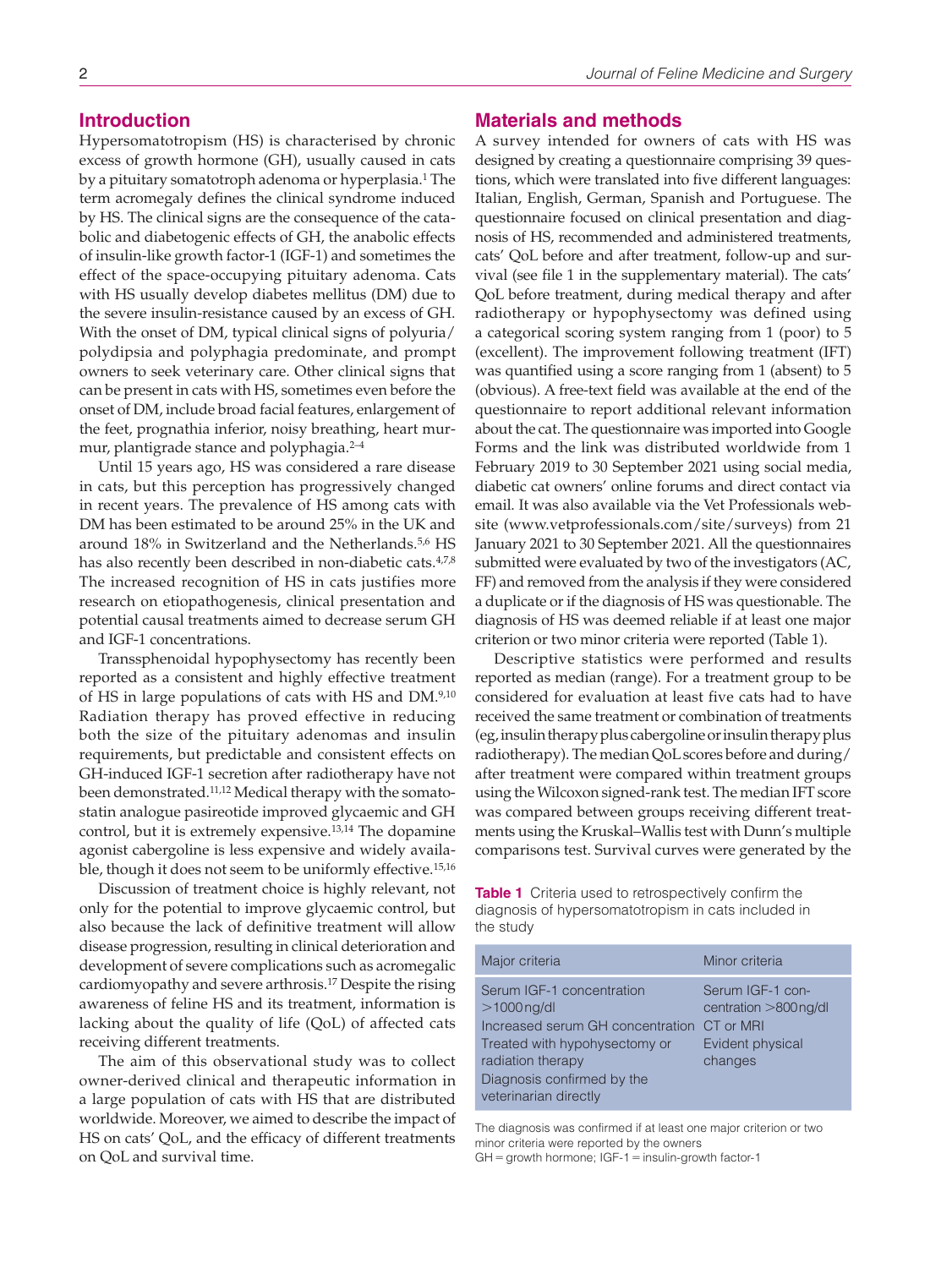Kaplan–Meier method and compared using the log-rank test. The data were analysed using commercially available software (Microsoft Excel; GraphPad Prism 9).

# **Results**

A total of 150 questionnaires were submitted. Among these, 6/150 (4%) were removed from the analysis because of duplication and 17/150 (11%) because the diagnosis of HS was not sufficiently supported by the owner's answers. Overall, information regarding 127 cats with HS were collected by 126 different owners (one respondent reported owning two different cats with HS). The total number of answers varied for each question because not all owners answered all questions. The respondents originated from USA ( $n = 25$  [20%]), Italy (n=24 [19%]), Argentina (n=15 [12%]), Austria (n=12 [9.4%]), UK (n = 8 [6.2%]), Switzerland (n = 8 [6.2%]), Canada (n = 8 [6%]), Germany (n = 2 [1.6%]), South Africa  $(n=1 [0.8\%])$ , Spain  $(n=1 [0.8\%])$  and the Netherlands  $(n = 1 [0.8\%])$ . Country of origin was not reported in 22/127 (17%) questionnaires.

### *Population*

The median age at time of diagnosis of HS was 11 years (range 4–17 years). Overall, 89/127 (70%) cats were castrated males, and  $38/127$  (30%) were female (spayed = 35 [27%]; intact = 3 [2%]). Domestic mixed-breed cats were most represented  $(n=76 [59\%])$ , with seven  $(5\%)$ Siamese, six (4%) Maine Coon, two (1.5%) Ragdoll, two (1.5%) British Shorthair and one each of seven other breeds, while in 28 (22%) cats breed was not reported. Data regarding body weight, lifestyle and type of diet of cats included in the study are reported in file 2 in the supplementary material.

### *Diagnosis of HS in cats*

A complete list of clinical signs is reported in Table 2. Appetite at the time of diagnosis was described as markedly

**Table 2** Clinical signs reported by owners in cats with hypersomatotropism, distinguished based on the presence or absence of concurrent diabetes mellitus (DM)

| Clinical sign                                                                                                                                                                                | All cats<br>$(n = 127)$                                                            | Cats<br>with DM<br>$(n = 120)$                                                    | Cats<br>without<br>DM $(n=7)$                                      |
|----------------------------------------------------------------------------------------------------------------------------------------------------------------------------------------------|------------------------------------------------------------------------------------|-----------------------------------------------------------------------------------|--------------------------------------------------------------------|
| Polyuria/polydipsia<br>Polyphagia<br>Increased respiratory<br>noises<br>Dandruff or unkempt<br>haircoat<br>Physical changes<br>Progressive weight gain<br>Plantigrade stance<br>Heart murmur | 112(88)<br>96 (76)<br>56 (44)<br>46 (36)<br>47 (36)<br>26(20)<br>24 (19)<br>17(14) | 112 (93)<br>95(79)<br>56 (45)<br>45 (38)<br>45 (37)<br>24(20)<br>23(20)<br>13(11) | 0(0)<br>1(14)<br>0(0)<br>1(14)<br>2(29)<br>2(29)<br>1(14)<br>4(57) |
| Neurological signs                                                                                                                                                                           | 9(7)                                                                               | 9(7)                                                                              | 0(0)                                                               |

Data are n (%)

increased, increased, normal and decreased in 70 (55%), 26 (20.5%), 26 (20.5%) and five (4%) cats, respectively. Tests to support diagnosis were serum IGF-1 concentration (117/127 [92%]), advanced diagnostic imaging (CT or MRI scan) (40/127 [31%]) and serum GH concentration (27/127 [21%]). More than one diagnostic test was performed in 52/129 (40%) cats (Table 3). Serum IGF-1 concentrations were not available in 20/117 (16%) cats because owners did not remember or have access to the measured value. Among 97 (82%) cats in which it was available, it was above 1000 ng/ml in 81 (84%), between 800 and 1000 ng/ml in eight (8%), and below 800 ng/ ml in eight (8%) cats. A total of 120/127 (94%) cats with HS had concurrent DM, while seven (6%) did not. All cats with concurrent DM were already diabetic at the time of HS diagnosis. Among them, 110/120 (92%)

# **Table 3** Diagnostic tests performed to confirm hypersomatotropism in 127 cats

| Diagnostic tests performed  |         |
|-----------------------------|---------|
| $IGF-1$                     | 68 (53) |
| IGF-1, advanced imaging     | 30(23)  |
| IGF-1, GH                   | 12(9)   |
| IGF-1, GH, advanced imaging | 9(7)    |
| <b>GH</b>                   | 5(4)    |
| GH, advanced imaging        | 1(1)    |

Data are n (%)

 $GH$  = serum growth hormone concentration;  $IGF-1$  = serum insulin-like growth factor 1 concentration



**Figure 1** Dot plot of daily insulin dosage at the time of diagnosis (left) and maximum daily insulin dosage achieved during the treatment course (right) in 120 cats with hypersomatotropism and diabetes mellitus. The solid line represents the median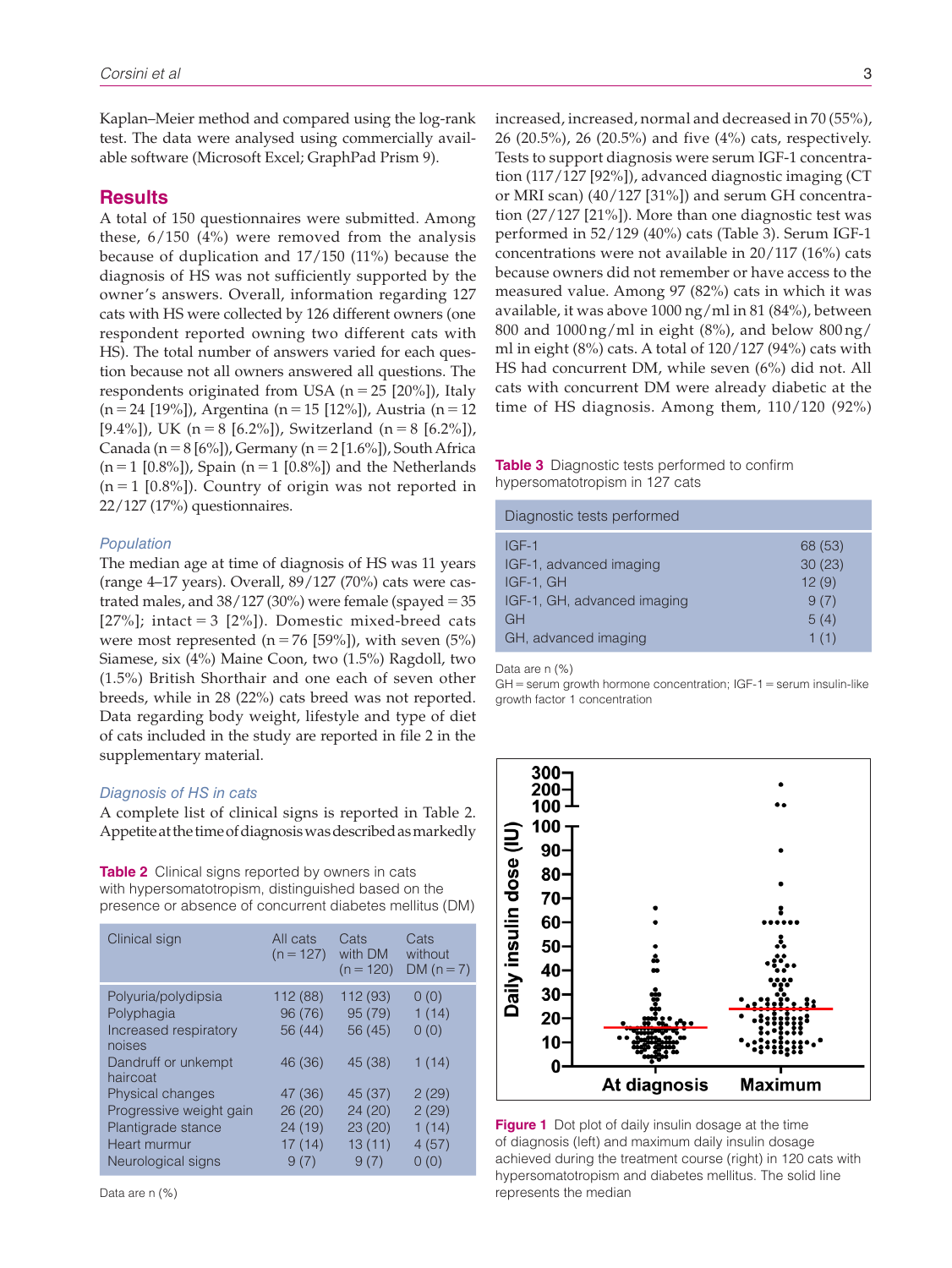were already receiving insulin treatment. The median daily insulin dose was 14 U (range 2–66) (Figure 1). The median interval between the beginning of insulin treatment and serum IGF-1 measurement was 5 months (range 0.5–60 months).

# *Treatment of HS in cats*

Treatments recommended at the time of diagnosis in diabetic and non-diabetic cats with HS are detailed in Table 4. Insulin therapy was prescribed in all 120 diabetic cats,

### **Table 4** Treatments suggested in 127 cats with hypersomatotropism

| Treatments recommended                        | Diabetic<br>$(n = 120)$ | Non-diabetic<br>$(n=7)$ |
|-----------------------------------------------|-------------------------|-------------------------|
| Insulin therapy                               | 35(29)                  |                         |
| Insulin therapy, radiotherapy                 | 23 (19)                 |                         |
| Insulin therapy, radiotherapy,                | 18 (16)                 |                         |
| hypophysectomy                                |                         |                         |
| Insulin therapy, medical                      | 16 (13)                 |                         |
| treatment                                     |                         |                         |
| Insulin therapy, cabergoline                  | 12(9)                   |                         |
| Insulin therapy, cabergoline,                 | 2(2)                    |                         |
| pasireotide                                   |                         |                         |
| Insulin therapy, octreotide                   | 1(1)                    |                         |
| Insulin therapy, pasireotide                  | 1(1)                    |                         |
| Insulin therapy, hypophysectomy               | 11(10)                  |                         |
| Insulin therapy, radiotherapy,                | 7(6)                    |                         |
| hypophysectomy, medical                       |                         |                         |
| treatment                                     |                         |                         |
| Insulin therapy, radiotherapy,                | 3(2)                    |                         |
| hypophysectomy, cabergoline,                  |                         |                         |
| pasireotide<br>Insulin therapy, radiotherapy, | 2(2)                    |                         |
| hypophysectomy, cabergoline                   |                         |                         |
| Insulin therapy, radiotherapy,                | 2(2)                    |                         |
| hypophysectomy, pasireotide                   |                         |                         |
| Insulin therapy,                              | 7(6)                    |                         |
| hypophysectomy, medical                       |                         |                         |
| treatment                                     |                         |                         |
| Insulin therapy,                              | 4(3)                    |                         |
| hypophysectomy, cabergoline                   |                         |                         |
| Insulin therapy,                              | 3(2)                    |                         |
| hypophysectomy, pasireotide                   |                         |                         |
| Cabergoline                                   |                         | 5(71)                   |
| Insulin therapy, radiotherapy,                | 3(2)                    |                         |
| medical treatment                             |                         |                         |
| Insulin therapy, radiotherapy,                | 1(1)                    |                         |
| cabergoline                                   |                         |                         |
| Insulin therapy, radiotherapy,                | 1(1)                    |                         |
| cabergoline, pasireotide                      |                         |                         |
| Insulin therapy, radiotherapy,<br>pasireotide | 1(1)                    |                         |
|                                               |                         |                         |
| Radiotherapy                                  |                         | 1(14)                   |
| None                                          |                         | 1(14)                   |

but no further treatment was proposed to the owner in 35/120 (29%) cases. Among these 35 cases, seven (20%) owners managed to obtain further treatment for their cats. Treatments performed in all cats are described in Table 5. The median maximum daily insulin dose administered by the owners was 24 U (range 5–230 U), with three cats receiving more than 100 U q24h (Figure 1). Among the 14 cats that underwent hypophysectomy, information regarding insulin requirements after surgery was available for 12. Out of 12 cats, nine (75%) achieved diabetic remission and three (25%) experienced a marked decrease in insulin dose.

# *Cats' QoL*

The median QoL score before diagnosis was 2 (range 1–5) and improved after treatment in all treatment groups. The IFT score proved superior in cats that underwent hypophysectomy compared with cats treated with insulin alone and cabergoline-treated cats; but there was no difference to radiotherapy-treated cats. No difference was found between radiotherapy-treated and cabergolinetreated cats, with both groups showing superior IFT scores compared with cats treated with insulin only (Table 6 and Figure 2). Among 120 cats that received insulin during the course of the disease, 30 (25%) experienced at least one episode of symptomatic hypoglycaemia noted by the owner, with 15/30 (50%) experiencing more than one.

# **Table 5** Treatments performed in 127 cats with hypersomatotropism

| <b>Treatments</b>                                   | Diabetic<br>$(n = 120)$ | Non-diabetic<br>$(n=7)$ |
|-----------------------------------------------------|-------------------------|-------------------------|
| Insulin therapy alone                               | 55 (46)                 |                         |
| Insulin therapy, medical<br>treatment               | 25(21)                  |                         |
| Insulin therapy, cabergoline                        | 22(18)                  |                         |
| Insulin therapy, cabergoline,<br>pasireotide        | 1(1)                    |                         |
| Insulin therapy, octreotide                         | 1(1)                    |                         |
| Insulin therapy, pasireotide                        | 1(1)                    |                         |
| Insulin therapy, radiotherapy                       | 21(17)                  |                         |
| Insulin therapy,                                    | 14 (12)                 |                         |
| hypophysectomy                                      |                         |                         |
| Insulin therapy, radiotherapy,<br>medical treatment | 2(2)                    |                         |
| Insulin therapy,<br>radiotherapy, cabergoline       | 2(2)                    |                         |
| Insulin therapy, radiotherapy,<br>hypophysectomy    | 2(2)                    |                         |
| Medical therapy alone                               | 1(1)                    | 5(71)                   |
| Pasireotide                                         | 1(1)                    |                         |
| Cabergoline                                         |                         | 5(71)                   |
| Radiotherapy alone                                  |                         | 1(14)                   |
| None                                                |                         | 1 (14)                  |
|                                                     |                         |                         |

Data are n (%)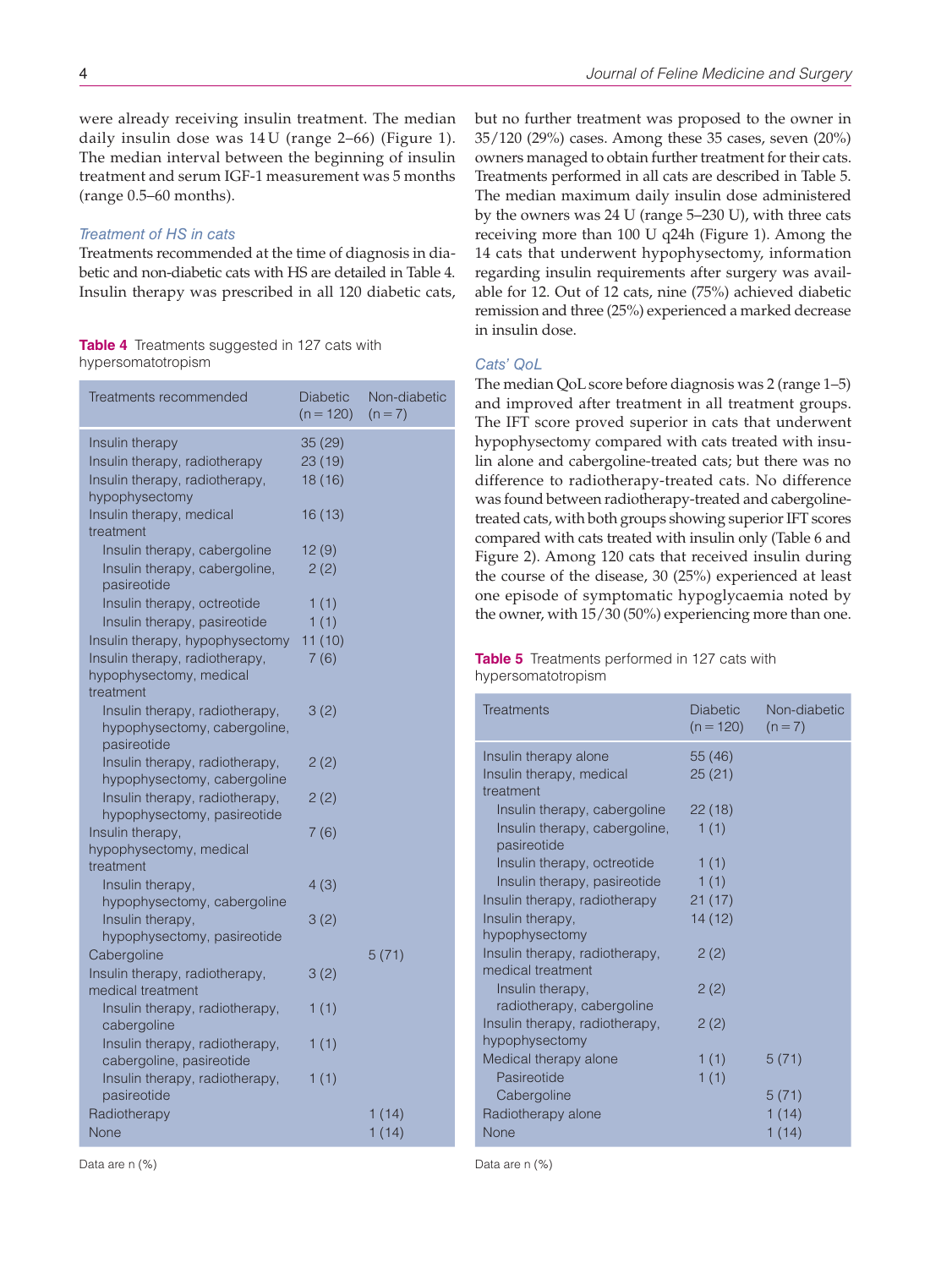| Treatment group                                                                                         | Number of cats       | OoL score                                    |                                              |                                       | <b>IFT</b> score                             | Pairwise comparison (P value) |                    |                |           |
|---------------------------------------------------------------------------------------------------------|----------------------|----------------------------------------------|----------------------------------------------|---------------------------------------|----------------------------------------------|-------------------------------|--------------------|----------------|-----------|
|                                                                                                         |                      | <b>Before</b>                                | After                                        | $P$ value                             |                                              | <b>INS</b>                    | CAB                | <b>RT</b>      | <b>HX</b> |
| Insulin therapy<br>Insulin and cabergoline<br>Insulin and radiotherapy<br>Insulin and<br>hypophysectomy | 55<br>22<br>21<br>14 | $3(1-5)$<br>$2(1-5)$<br>$2(1-5)$<br>$2(1-5)$ | $4(2-5)$<br>$4(1-5)$<br>$4(2-5)$<br>$5(4-5)$ | < 0.0001<br>0.002<br>0.0001<br>0.0005 | $3(1-5)$<br>$4(1-5)$<br>$5(2-5)$<br>$5(4-5)$ | 0.044<br>< 0.002<br>< 0.0001  | -<br>0.99<br>0.047 | _<br>_<br>0.36 | -         |

**Table 6** Quality of life (QoL) score before and after treatment, and IFT score in different treatment groups

Data are n or median (range) unless otherwise indicated

CAB = insulin and cabergoline; HX = insulin and hypophysectomy; IFT = improvement following treatment; INS = insulin as a single treatment; RT=insulin and radiotherapy



**Figure 2** Violin plot of IFT scores in cats treated with INS, CAB, RT and HX. The solid line represents the median. Kruskall–Wallis test with Dunn's multiple comparisons test was used for comparison (\**P* <0.05, \*\**P* <0.01, \*\*\*\**P* <0.0001). CAB = insulin plus cabergoline; HX = insulin plus hypophysectomy; IFT = improvement following treatment;  $INS =$  insulin as a single treatment;  $RT =$  radiation therapy

### *Follow-up and survival*

Out of 127 cats, 70 (55%) developed concurrent diseases after the diagnosis of HS. Among these 70 cats, the most common diseases were chronic kidney disease ( $n = 25$ [35%]), pancreatitis (n = 24 [34%]), heart disease (n = 11 [16%]), chronic inflammatory enteropathy  $(n = 9$  [13%]), diabetic ketoacidosis ( $n = 3$  [4%]), small cell intestinal lymphoma ( $n=3$  [4%]) and other neoplasia ( $n=9$  [12%]).

Out of 127 cats, 47 (37%) were deceased before completion of the questionnaire. The cause of death/euthanasia was clearly stated in 38/47 (81%) (Table 7). Overall, HS directly contributed to death in at least 21/38 (55%) cases. The median survival time (MST) was 24 months (range 0–75). The MST was shorter in cats treated with insulin only (22 months; range 0–69) compared with all other treatments combined (36 months; range  $3-75$ ;  $P=0.04$ ) (Figure 3).

# **Discussion**

This large worldwide survey provides information about HS in cats from the owners' point of view, focusing on the clinical presentation, the cats' QoL at diagnosis, along with the effects of different treatments on QoL and the course of the disease. Data were obtained regarding 127 cats with HS from at least 11 different countries and four continents. However, the study was not designed to evaluate geographic differences of prevalence or the efficacy of specific treatments, and so regional variation cannot be excluded.5,6,15,16 In line with earlier studies, the majority of

**Table 7** Causes of death\* in 38 cats with hypersomatotropism

Contributory cause of death

| oonanodiony oddoo of dodan                       |        |
|--------------------------------------------------|--------|
| End-stage chronic kidney disease                 | 12(32) |
| Uncontrolled diabetes mellitus                   | 8(21)  |
| Heart failure                                    | 7(18)  |
| Neoplasia (not specified)                        | 4(10)  |
| Small cell alimentary lymphoma                   | 3(8)   |
| Dyspnoea caused by upper airways obstruction     | 2(5)   |
| Neurological signs (forebrain)                   | 2(5)   |
| Acromegaly-related complications (not specified) | 2(5)   |
| Bile duct obstruction                            | 1(3)   |
| Feline infectious peritonitis                    | 1(3)   |
| Pulmonary embolism                               | 1(3)   |
| Severe arthritis                                 | 1(3)   |

Data are n (%)

\*More than one cause of death could be stated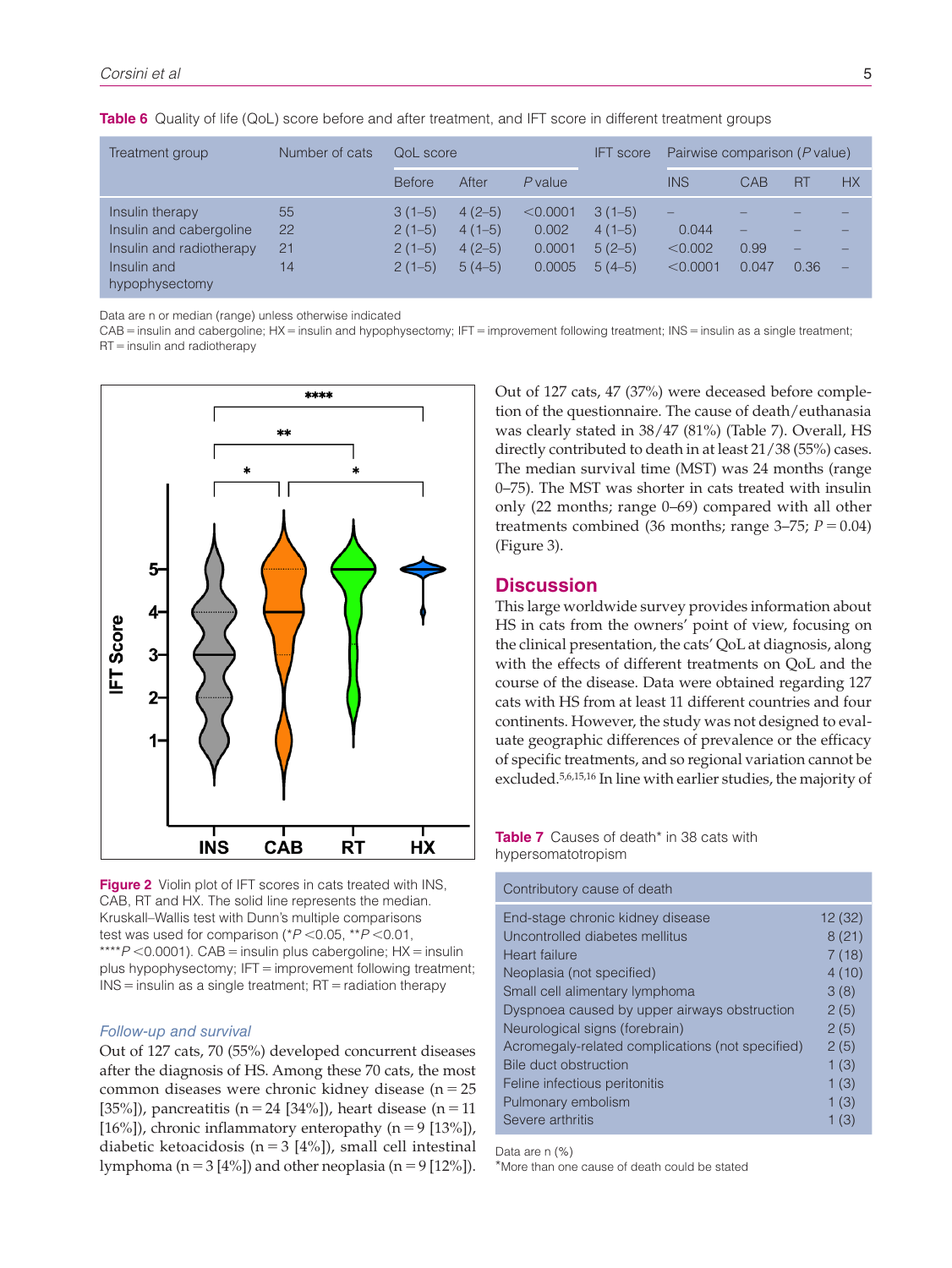

**Figure 3** Kaplan–Meier survival curves for cats with hypersomatotropism treated with insulin as a single treatment (red dashed line) or with all other treatments combined (green solid line). The median survival time was longer in cats treated with all other treatments combined (*P*=0.04)

cats were male and older than 10 years.5,9,10,18 Nonetheless, 1/4 cats was female and around 10% were aged 8 years or younger, with the three youngest cats being only 4 years old. Based on these findings, HS should not be ruled out based on signalment. Although most cats were domestic mixed breed, Siamese and Maine Coons represented 5% and 4% of all cats with HS, respectively. This could be due to the high prevalence of these breeds in the general cat population or within the population of cats whose owners were prepared to respond to the survey; or, it might represent true breed predispositions. Significant breed predisposition for HS has not been previously demonstrated in cats, despite the Maine Coon breed being three times more represented among cats with IGF-1>1000ng/ml.<sup>5</sup> The population of cats described in the present study showed heterogeneous epidemiological characteristics, with equal distribution in terms of lifestyle, environment and diet.

The most common clinical signs were those directly related to DM (ie, polyuria/polydipsia and polyphagia) followed by increased respiratory noise, physical changes, plantigrade stance, progressive weight gain and heart murmur, as previously described.5,18 There was a higher prevalence of plantigrade stance (20% of cats) in our study than previously reported in diabetic cats either with HS or without HS.5 Plantigrade stance in cats with HS is usually considered the consequence of diabetic neuropathy; however, it was described in one non-diabetic cat in the present study and previously reported in 3/5 non-diabetic cats with HS.4,7,8 Sciatic neuropathy was confirmed by electrodiagnostic tests in one of these cats.<sup>4</sup> Of note, peripheral nerve dysfunction is a well-recognised complication of acromegaly in humans.19

Around 5% of cats in the present study were not diabetic when diagnosed with HS and had not developed DM at the time the questionnaire was completed by the owners. The survey findings also support the suspicion, as is the case in humans, that non-diabetic cats with HS are likely more common than previously considered.

Serum IGF-1 concentration measurement was the most common diagnostic test performed, likely due to its ease of use and good diagnostic performance, with the 1000ng/ml cutoff reported to be associated with a positive predictive value of 95% and a negative predictive value of 91% in an earlier study.<sup>5</sup> Interestingly, IGF-1 values below 1000ng/ml or even 800ng/ml were reported to be diagnostic by some owners in our survey. Several possible explanations could be considered. It is possible that some cats with HS had a serum IGF-1 result below the reported cutoffs, yet above the reference interval for cats without HS.20 Alternatively, at least some of these cats might have been misdiagnosed. This issue is further confounded by the fact that, like in human medicine, various IGF-1 assays are being used in the clinical setting. The current survey did not obtain information on the type of IGF-1 assay used, which might possibly have affected the case definitions and results. Also, some diabetic cats had received insulin treatment for less than 6 weeks when IGF-1 concentration was measured. These cats might have had a relative insulin deficiency, increasing the risk of false-negative results. Adequate portal insulin concentration is required to stimulate the synthesis of IGF-1 by the liver.20 Finally, some of the results could have been wrongly recollected by the owners.

Treatments aimed at eliminating the cause of HS were proposed by attending clinicians for the majority of cats. However, in one-third of cases, insulin was the only therapeutic option recommended to the owner, and other treatments were not even mentioned by the veterinarian who diagnosed HS. Despite this, some owners proceeded with further treatments on their cats after consulting veterinary specialists or after seeking advice from other sources, such as social media and online forums. This highlights the importance of detailed communication between veterinarians and cat owners about all treatment options when a cat is diagnosed with HS.

INS was the most common treatment administered, being selected by half of the owners. The insulin dose administered was extremely variable. Nonetheless, the median insulin dose was quite high, as previously described.5 Importantly, up to 25% of cats experienced clinical hypoglycaemia, with some of them experiencing multiple episodes. This suggests that high concentrations of GH do not reliably protect against hypoglycaemic events and that frequent glucose monitoring and dose assessment are recommended. Cabergoline, radiotherapy and hypophysectomy all proved more effective in improving QoL than INS. Pasireotide was not compared with other treatments because it was used in only three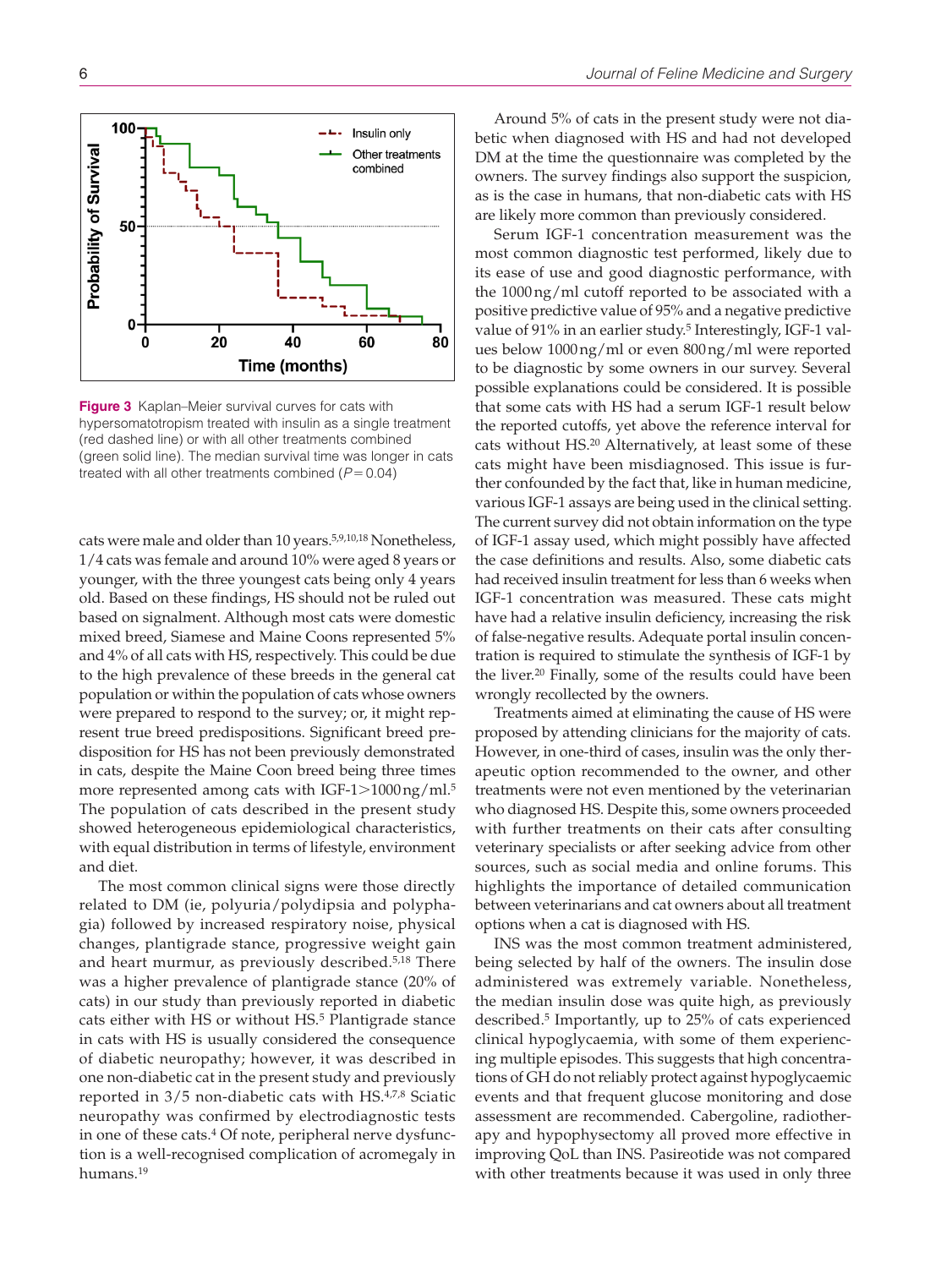cases, despite being proposed as treatment to around 10% of the owners as a previously proven successful medical management strategy.13,14 The extremely high cost of the drug likely played a role in this low uptake. Cabergoline is less expensive and widely available, but its efficacy is unclear. A recent pilot study failed to demonstrate an improvement of glycaemic control, serum IGF-1 or QoL in nine cats with HS and DM.15 In contrast, treatment with cabergoline lead to diabetic remission in three cats with HS and DM in another report, $16$  and improved glycaemic control in 25 cats with DM and HS even though their serum IGF-1 concentrations did not decrease.21 Hypophysectomy performed better than any other treatment in our study, although, in terms of IFT, it did not reach significance when compared with radiotherapy, and radiotherapy in turn did not differ from cabergoline. The relatively low number of cats treated with hypophysectomy in our study is suspected to be the most likely explanation for the lack of clear differences. This was likely because of the high cost and limited availability of this treatment. Hypophysectomy is the only treatment capable of definitively removing the source of GH excess and achieves the highest diabetic remission rate,<sup>9,10</sup> and so substantial improvement of QoL was expected. Randomised, head-on comparison studies with long-term follow-up are needed to provide a true comparison between treatments for HS in cats. In the present study, all cats treated with radiotherapy were analysed together, even though stereotactic radiotherapy (SRT) has proved superior to hypofractionated radiotherapy.12 This might have decreased the overall calculated efficacy of the radiotherapy group.

Cats with HS showed a fair long-term prognosis, with an MST of 24 months. Despite this, the cause of death could be related to HS or its complications in approximately half of the cases. In addition, MST improved if any type of causal treatment was performed, reaching 32 months, which is similar to the MST of cats treated with hypophysectomy (28 and 44 months) or SRT (35 months) in previous studies.9,10,12 The most likely explanation is that causal treatments were more effective. Nevertheless, it is possible that owners whose cats had causal treatments performed were more motivated or had more financial reserves, positively affecting the survival time of their cats. Moreover, cats with more severe concurrent diseases or older age might have been withdrawn from the more invasive treatments of hypophysectomy or radiotherapy. A direct comparison between survival times for different causal treatments could not be performed due to the small group sizes and the limited number of cats that were deceased in any group. These findings further highlight the importance of causal treatment whenever feasible.

As is integral to any research based on surveying owners, the study has several limitations. All data were

collected from owners who self-elected to join the survey. Recall bias might have impacted on completeness and accuracy of the information reported. As previously mentioned, HS could have been misdiagnosed in some cases. To reduce the rate of misdiagnosis, all cases were carefully reviewed by two experts, taking into account all the information available and excluding cases on the basis of a priori set rules. Misdiagnoses were thus hopefully limited and might not have markedly affected the results given the high number of cats included. Nonetheless, medical data (eg, insulin dosage, serum IGF-1 concentrations) are particularly prone to recall bias. For this reason, these data must be interpreted carefully. In addition, the QoL was not qualified in any way for the owners. Considering that each owner likely has a different understanding of the concept of QoL, and different levels of tolerance for the factors affecting it, these results represent the owner perception of the cats' QoL rather than the cats' actual QoL.

# **Conclusions**

Middle- to older-aged diabetic cats with marked insulin resistance remains the most common presentation of HS. However, less typical presentations of younger and non-diabetic cats should additionally be considered. Veterinarians must carefully discuss all treatment options with the owners at the time of diagnosis. Given the survival advantage and the improvement of the QoL perceived by the owners, cats with HS should ideally be treated with hypophysectomy or radiotherapy, and if neither is feasible, cabergoline added to insulin therapy has the potential to improve affected cats' QoL.

**Acknowledgements** The authors would like to thank Teresa Stöckle for the German translation of the questionnaire, Maria Joana Dias for the Portuguese translation of the questionnaire, Vet Professionals and all colleagues who distributed the questionnaire. Most of all, we thank all the owners who participated in the survey and shared the story of their cats.

**Author note** This paper was presented in part at the ECVIM online congress 2021.

**Supplementary material** The following files are available online:

File 1: Questionnaire (English version).

File 2: Selected demographic variables of the 127 cats with hypersomatotropism included in the study.

**Conflict of interest** The authors declared no potential conflicts of interest with respect to the research, authorship, and/or publication of this article.

**Funding** The authors received no financial support for the research, authorship, and/or publication of this article.